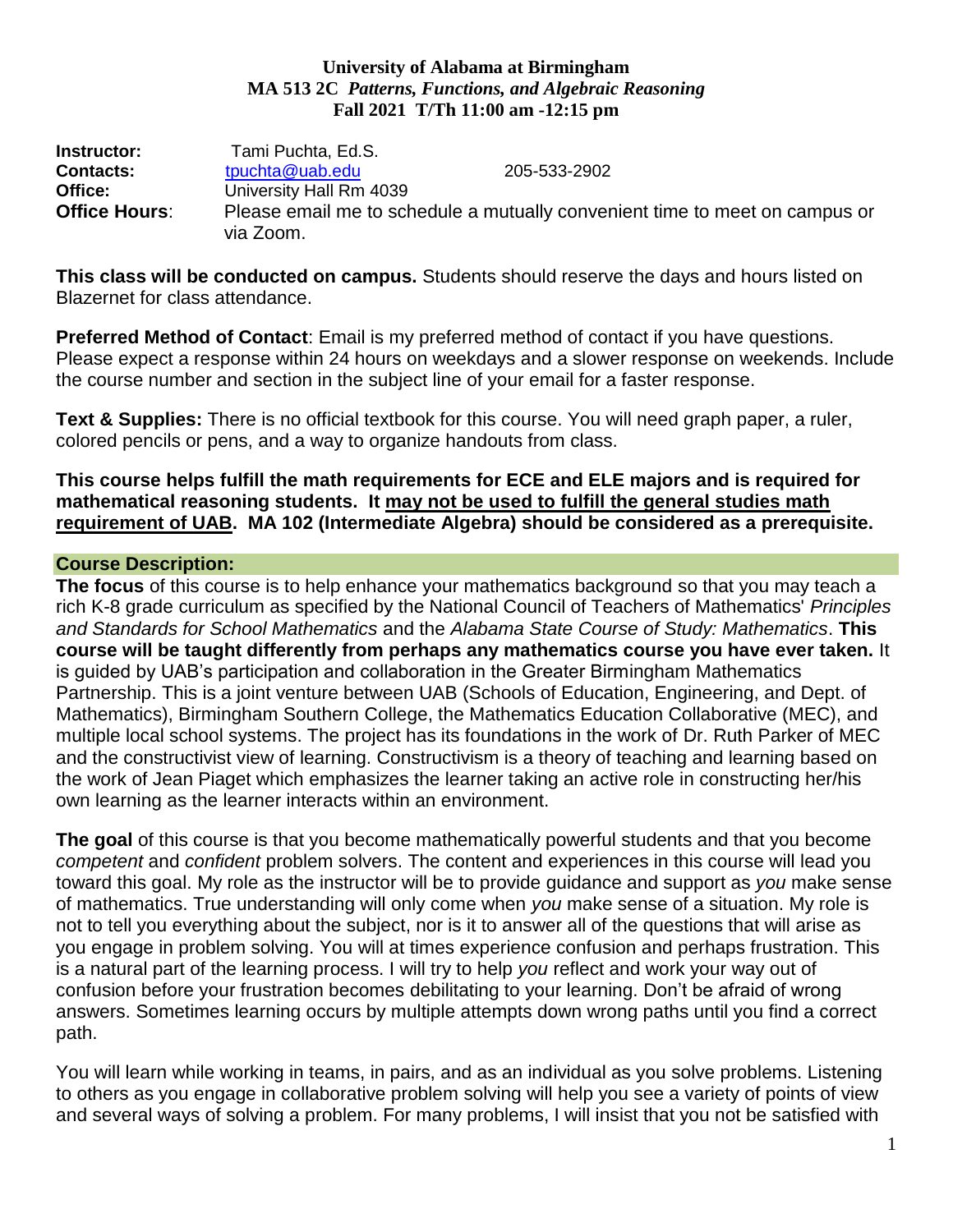simply finding one way to solve a problem. Instead, I will push you solve problems in multiple ways. **While getting the right answer is a goal in solving a problem, understanding how you got to the answer is also important, as is being able to communicate your understanding to others.** While collaborative learning is desired, you are at the same time individually accountable for learning the material.

The content of the course will include problem solving experiences, inductive and deductive reasoning, patterns and functions, and some concepts and applications of geometry. The patterns and functions examined will include linear and quadratic relations, as well as some functions of a higher order such as cubic or exponential functions. This is not a course in the usual formal methods of algebra as you may know it. You won't be doing extensive polynomial manipulations. Instead, you will be developing algebraic thinking and reasoning.

## **Learning Outcomes:**

- 1. Apply inductive and deductive reasoning to problems.
- 2. Solve problems involving patterns that form linear, quadratic, and cubic functions.
- 3. Create and thoroughly explain expressions for patterns involving summations and/or figurate numbers.
- 4. Apply a variety of problem solving in order to solve both geometric and word problems involving patterns.
- 5. Identify patterns on Pascal's Triangle. Write an expression that works for multiple patterns identified.
- 6. Identify properties of geometric figures and apply these in problems.
- 7. Demonstrate knowledge of concepts of number and number relationships, number systems, number theory, estimation, and computation in the context of problem solving.
- 8. Communicate mathematical ideas orally and in writing including making mathematically convincing arguments.
- 9. Demonstrate a positive disposition toward persistence and reflection in doing mathematics.
- 10.Solve a variety of math problems related to concepts taught in grades K-8.
- 11.Demonstrate the ability to interact within groups, and with the class as a whole, while demonstrating cognizance of working with other students at different levels.

## **Course requirements:**

- **1.** Attendance and active participation in all sessions. Significant points are deducted from your participation grade for absences. Official university activities, documented illness, and jury or military duty are excused. Because active group participation is an essential component of this course, **missing 25% of classes or more with unexcused absences will result in a grade of F for this course.**
- 2. You may collaborate on solving Menu 1 and 2 tasks. However, it is imperative that you are able to solve problems on your own on the exam. A good guideline is that after you have solved a problem, you should feel confident that you are able to explain your solution to the class.
- 3. Complete individual menus of problems, group tasks, and homework problems. If you must miss class, it is expected that you will complete any missed group work or tasks from the missed class.
- 4. Complete article reviews and other readings. Directions and expectations for these assignments are on Canvas or given in class.
- 5. Actively participate in course discussions.
- 6. Complete an in-class Midterm performance assessment near the middle of the semester and a Final performance assessment at the end of the semester.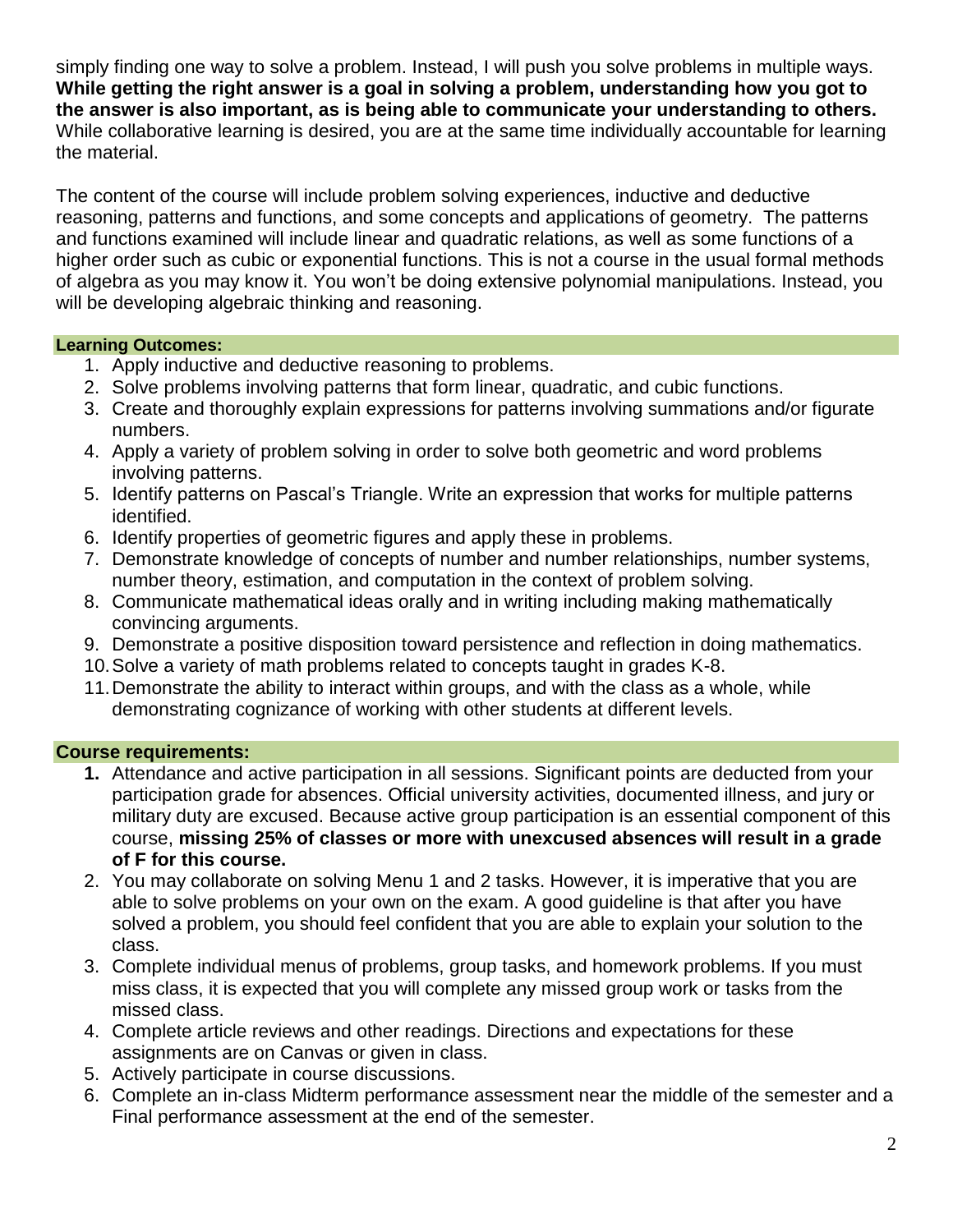- 7. Develop a final Mathematics Portfolio. Full directions and expectations for this assignment will be available on Canvas and discussed in class.
- 8. Complete a final mathematics task to be included in your Portfolio. This task will be distributed in class and is in addition to the Portfolio tasks described on Canvas.
- 9. Have a positive and productive disposition toward yourself, your classmates, and mathematics. Be respectful of fellow classmates and the instructor as you share ideas.

**Evaulation/Course Grades.** Students earn their grade in the course as determined in the table below. Points accumulated will be recorded in Canvas. Important due dates will be listed in Canvas calendar.

| <b>Assignments</b>           | <b>Percent of</b><br><b>Final</b><br>Grade | <b>Points Value</b><br>(out of 480) | <b>Percent</b><br><b>Earned</b> | Gra |
|------------------------------|--------------------------------------------|-------------------------------------|---------------------------------|-----|
| Math Menus (2)               | 20                                         | 48 each                             | 92-100                          | A   |
| Participation/Attendance*    | 7.5                                        | 36                                  | 82-91                           | B   |
| Article Reviews (2)          | 10                                         | 24 each                             | 72-81                           | C   |
| Midterm                      | 25                                         | 120                                 | ≤71                             | F   |
| <b>Mathematics Portfolio</b> | 10                                         | 48                                  |                                 |     |
| Final                        | 27.5                                       | 132                                 |                                 |     |

| <b>Percent</b><br><b>Earned</b> | Grade |
|---------------------------------|-------|
| 92-100                          | A     |
| 82-91                           | B     |
| 72-81                           | Ć     |
| ≤71                             | F     |
|                                 |       |

\* The participation score is intended to recognize those who put forth a maximum effort and demonstrate persistence in problem solving. The instructor will use her best professional judgment in awarding the 7.5% for this item based on a student's full participation in class activities, attempts at completion of challenging tasks, and may be influenced by a student's attempts or non-attempts at dessert items from the menu problems. The score may also be influenced by the instructor's observation of a student's ability to work independently on problems. A student who gives too much assistance to others on problems may be penalized for interfering with the learning process. **7.5 percent will be awarded to students who: have few or no absences (and make up the work for any absences), actively participate in all group and independent tasks, demonstrate persistence in pursuing challenging problems and tasks, show craftsmanship in solving problems and seek to extend their thinking on problems, stay on task without reminders during class activities, show the ability to work independently on tasks, demonstrate the ability to work with others on tasks without providing too much assistance, complete all required tasks on the menus and give good faith attempts at some of the desserts on the menus.** If in the judgment of the instructor a student fails to meet all of the above, the instructor will assign a score between 0 and 7.5% with appropriate credit given for partial successes in meeting course goals. The instructor's decision here is based on his/her professional experience and is the final judgment on this item.

### **Cell Phones and Other Devices**

Let me know in advance if there is an important reason for you to be accessible by phone during class. Please silence your cell phone so you can be fully present to the members of our class and your small groups. Other devices are not permitted in class unless otherwise approved by the instructor.

### **Reasonable Accommodations**

UAB is committed to providing an accessible learning experience for all students. If you are a student with a disability that qualifies under Americans with Disabilities Act (ADA) and Section 504 of the Rehabilitation Act, and you require accommodations, please contact Disability Support Services for information on accommodations, registration and procedures. If you are registered with Disability Support Services, please contact DSS to discuss accommodations that may be necessary in this course. Disability Support Services can be reached at 934-4205 or www.uab.edu/dss or in the Hill Center Suite 409.

### **Attendance and Tardiness/Early Departure Policy**

**Class roll will be taken** at the beginning of each class period and recorded. Always sign in as documentation of your attendance and punctuality. Tardiness to class and early departures are disrespectful to the instructor and your classmates.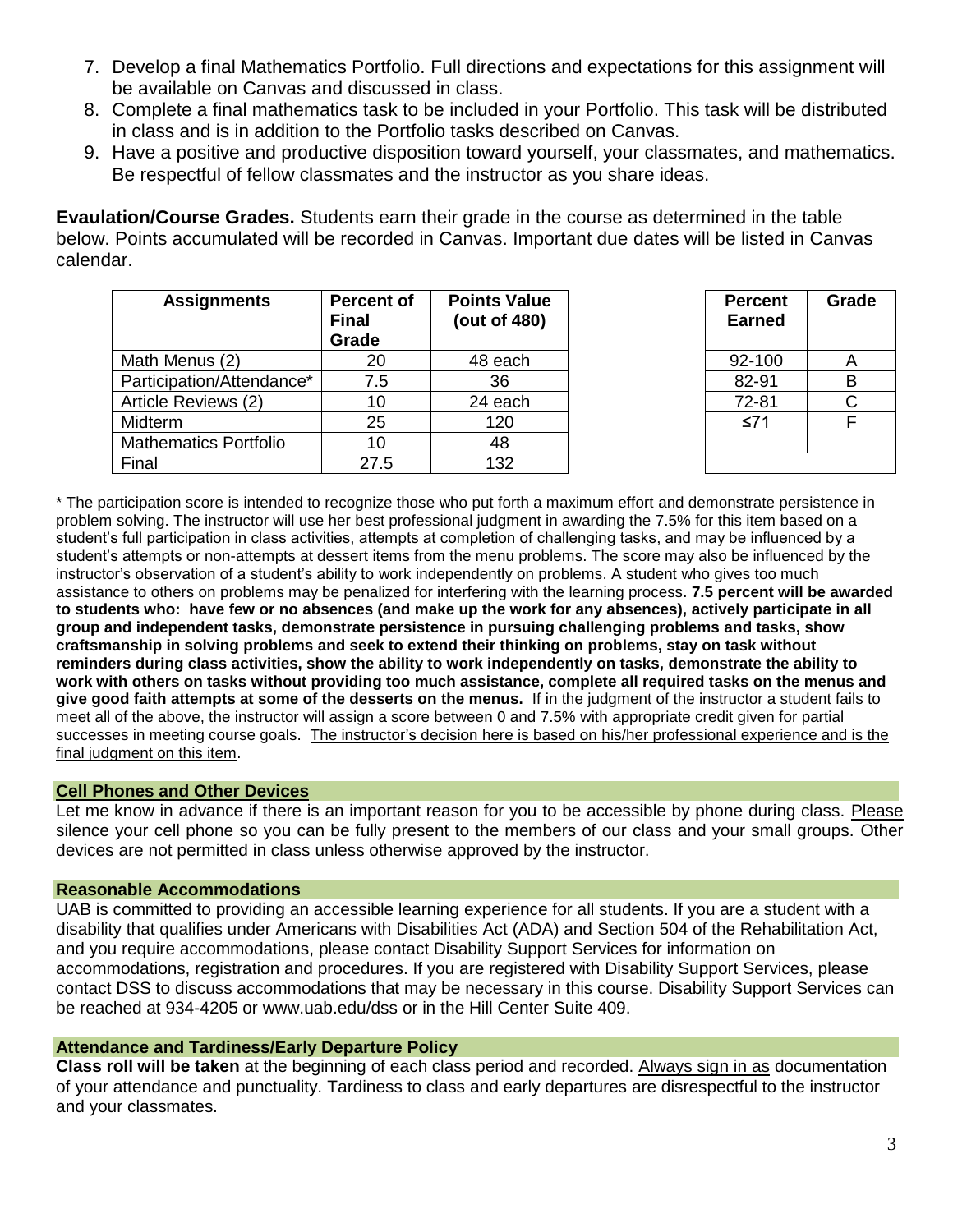#### **Late Assignments/Revisions**

All assignments are due at the indicated/assigned due date and time in Canvas unless otherwise instructed. In the event the instructor will accept a late assignment, ten percent of the assignment grade will be deducted per day late. No revisions will be possible unless requested by the instructor. If the instructor requests a revision of an assignment, the grade you receive will be an average of the first and second attempts.

#### **Academic Misconduct**

The University of Alabama at Birmingham expects all members of its academic community to function according to the highest ethical and professional standards. It will be important that you review and become familiar with the University's [Academic Integrity Code](https://www.uab.edu/compliance/images/FINAL_Academic_Integrity_Code__2021-June-22.pdf).

#### **Non-harassment, hostile work/class environment:**

The UAB College of Arts and Sciences expects students to treat fellow students, their Course Instructors, other UAB faculty, and staff as adults and with respect. No form of hostile environment or harassment will be tolerated by any student or employee. In this class we will only use constructive criticism and will work to build a community of life-long learners.

#### **Turnitin**

UAB reserves the right to use electronic means to detect and help prevent plagiarism. By enrolling at UAB, students agree to have course documents submitted to [www.Turnitin.com](http://www.turnitin.com/) or other means of electronic verification. All materials submitted to Turnitin.com will become source documents in Turnitin.com's restricted access database, solely for the purpose of detecting plagiarism in such documents.

#### **Title IX Statement**

UAB is committed to providing an environment that is free from sexual misconduct, which includes genderbased assault, harassment, exploitation, dating and domestic violence, stalking, as well as discrimination based on sex, sexual orientation, gender identity, and gender expression. If you have experienced any of the aforementioned conduct we encourage you to report the incident. For more information about Title IX, policy, reporting, protections, resources and supports, please visit http://www.uab.edu/titleix for UAB's Title IX Policy, UAB's Equal Opportunity, AntiHarassment Policy and Duty to Report and Non-Retaliation Policy.

**UAB is very concerned for your continued health and safety. Please consult the Students section of [UAB United](https://www.uab.edu/uabunited/) for up-to-date guidance, because the following information is subject to change as circumstances require.**

**We strongly urge you to be fully vaccinated**. [Here is information on the safety of vaccines and on](https://www.uab.edu/uabunited/covid-19-vaccine)  [how to get vaccinated at UAB.](https://www.uab.edu/uabunited/covid-19-vaccine) There are also [incentives for getting vaccinated.](https://www.uab.edu/students/health/)

**Mask-wearing has proven to be one of the most successful mitigation strategies used to combat spread of the various variants of the COVID-19 virus.** UAB requires face coverings indoors on campus—regardless of vaccine status. Students who do not follow this requirement can be reported to Student Conduct.

### **Know the resources available to you to be successful:**

 [Student Assistance & Support](https://www.uab.edu/students/assistance/about) provides individualized assistance to promote student safety and well-being, collaboration and resilience, personal accountability, and self-advocacy. The Care Team consults and collaborates with campus partners to balance the needs of individual students with those of the overall campus community. [The UAB Care Team](https://www.uab.edu/careteam/) helps find solutions for students experiencing academic, social and crisis situations including mental health concerns.